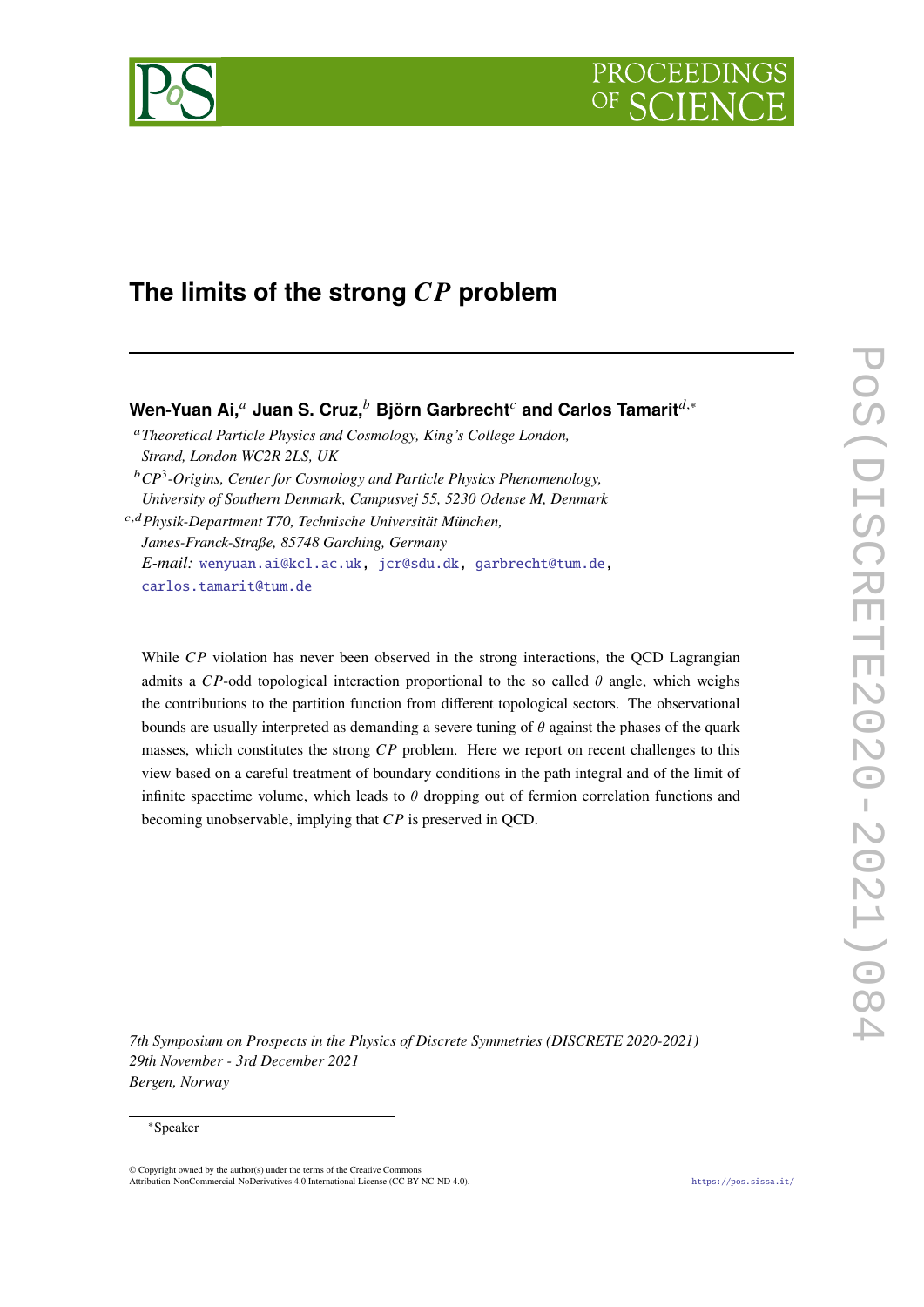#### **1. Introduction**

The Lagrangian of quantum chromodynamics (QCD) with gauge fields  $A_{\mu}$  in the Lie Algebra of SU(3) and  $N_f$  flavours of Dirac fermions  $\psi_i$  admits CP-noninvariant terms. After a rotation to Euclidean spacetime, used throughout the rest of the paper, these terms read

$$
\mathcal{L} \supset \sum_{i=1}^{N_f} \bar{\psi}_i \left( \mathfrak{m}_i P_\mathcal{R} + \mathfrak{m}_i^* P_\mathcal{L} \right) \psi_i - \frac{i}{16\pi^2} \theta \operatorname{tr} F \widetilde{F}.
$$
 (1)

Above,  $F_{\mu\nu} = \partial_{\mu}A_{\nu} - \partial_{\nu}A_{\mu} - i[A_{\mu}, A_{\nu}]$  is the non-Abelian field strength, while  $\tilde{F}_{\mu\nu} = \frac{1}{2}$  $\frac{1}{2} \epsilon_{\mu\nu\rho\sigma} F_{\rho\sigma}$ .  $P_{R/L}$  are right/left handed projectors, and  $m_i \equiv m_i e^{i\alpha_i}, m_i, \alpha_i \in \mathbb{R}$  are complex fermion masses.  $CP$ -violating physical observables may be sensitive to combinations of the  $CP$ -odd parameters  $\alpha_n$ ,  $\theta$  that remain invariant under chiral field redefinitions. As follows from chiral anomalies, the relevant combination is

<span id="page-1-3"></span><span id="page-1-1"></span><span id="page-1-0"></span>
$$
\bar{\theta} = \theta + \sum_{i} \alpha_i \equiv \theta + \bar{\alpha}.
$$
 (2)

The  $\theta$ -dependent contribution in Eq. [\(1\)](#page-1-0) can be seen to be a total derivative. As such, it is a boundary term whose effects can only be captured with nonperturbative computations. Moreover, whenever the fields go to pure gauge configurations at the boundary  $\partial\Omega$  of the four-dimensional spacetime  $\Omega$ , the  $\theta$ -term is proportional to an integer  $\Delta n$  known as "topological charge",

$$
A_{\mu}|_{\partial\Omega} = iU(x)\partial_{\mu}U^{\dagger}(x), \ U(x) \in SU(3) \Rightarrow \int_{\Omega} d^{4}x \frac{1}{16\pi^{2}} \theta \operatorname{tr} F\widetilde{F} = \theta \Delta n, \ \Delta n \in \mathbb{Z}.\tag{3}
$$

It is known that semiclassical expansions about saddle points of the Euclidean QCD action known as instantons [\[5,](#page-5-0) [8\]](#page-5-1) are sensitive to boundary effects, and hence it is generally expected that nonzero values of the  $\bar{\theta}$  in Eq. [\(2\)](#page-1-1) will induce nonvanishing predictions for CP-violating observables such as the neutron electric dipole moment  $d_n$ . However, experiments constrain the latter to [\[3\]](#page-5-2)

$$
d_n < 1.28 \times 10^{-26} \, e \cdot \text{cm}.\tag{4}
$$

With traditional theoretical calculations predicting  $d_n \propto \bar{\theta}$ , the stringent bounds on  $d_n$  are thought to imply a severe tuning of  $\bar{\theta}$  < 10<sup>-10</sup>, which is known as the strong *CP* problem [\[1,](#page-5-3) [2\]](#page-5-4).

Here we report on recent calculations that challenge the above conclusion [\[7\]](#page-5-5), and show a lack of  $\mathbb{CP}$  violation in the strong interactions with and without relying on instantons methods. For brevity, in these proceedings we will not cover the instanton-based calculations and will focus instead on arguments using a minimal set of assumptions related to mathematical consistency in the choice of boundary conditions, cluster decomposition [\[4\]](#page-5-6), and the index theorem [\[6\]](#page-5-7).

#### **2. The importance of boundary conditions in the path integral**

The Euclidean QCD partition function is meant to correspond to a transition amplitude from the vacuum onto itself after a time interval  $T$ .

<span id="page-1-2"></span>
$$
Z[T] = \langle 0|e^{-HT}|0\rangle = e^{-E_0T}.
$$
\n<sup>(5)</sup>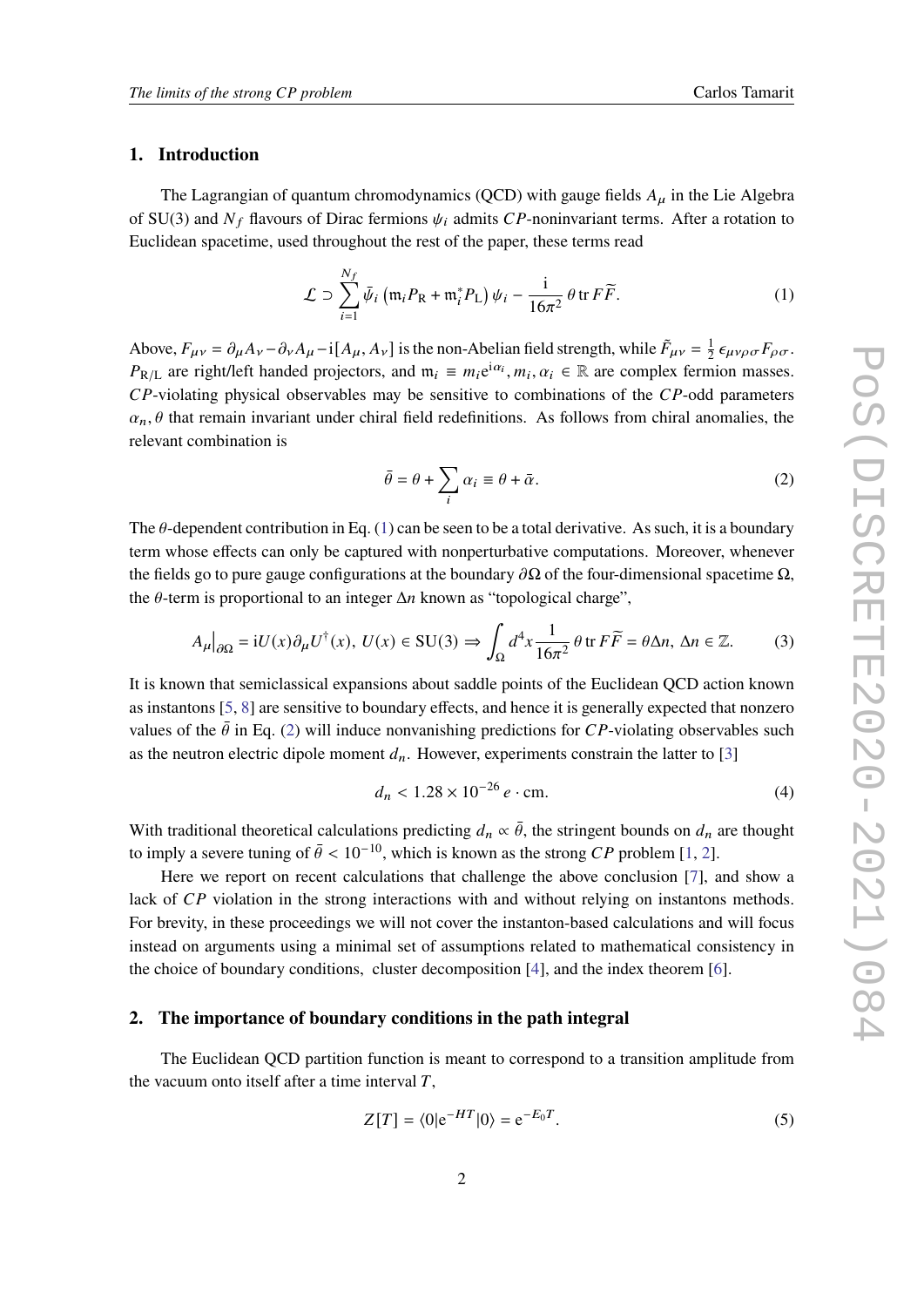On the other hand, path integrals correspond to transition amplitudes between eigenstates of the field operators in the Heisenberg picture. Denoting the different fields collectively as  $\phi$ , one has

<span id="page-2-0"></span>
$$
\int_{\phi(-T/2)=\bar{\phi}}^{\phi(T/2)=\bar{\phi}'} \mathcal{D}\phi e^{-S_E[\phi;T]} = \frac{T}{2}\langle \bar{\phi}'|e^{-HT}|\bar{\phi}\rangle - \frac{T}{2} = \sum_{n} \frac{T}{2}\langle \bar{\phi}'|n\rangle \langle n|\bar{\phi}\rangle - \frac{T}{2}e^{-E_nT}.\tag{6}
$$

Above, the path integration is such that the field trajectories are assumed to tend to  $\bar{\phi}', \bar{\phi}$  for  $t \to -T/2$ ,  $T/2$ , respectively.  $|\bar{\phi}\rangle_t$  are eigenstates of the Heisenberg-picture field operators  $\hat{\phi}(t)$ , with eigenvalue  $\bar{\phi}$ . Before the last equality in Eq. [\(6\)](#page-2-0) we have inserted the spectral decomposition of the identity into eigenstates of the Hamiltonian,  $H|n\rangle = E_n|n\rangle$ ,  $\sum_n |n\rangle\langle n| = \mathbb{I}$ . Clearly, the path integration in Eq. [\(6\)](#page-2-0) is a very different object than the vacuum partition function in Eq. [\(5\)](#page-1-2). To recover the latter, one can consider two options, as detailed next.

First, one might take  $T \to \infty$ , such that for finite  $\langle \bar{\phi}' | n \rangle$ ,  $\langle n | \bar{\phi} \rangle$  the contributions of the excited states in Eq. [\(6\)](#page-2-0) become infinitely suppressed with respect to the vacuum contribution. With  $T \rightarrow \infty$ , the spacetime volume VT goes to infinity, and the boundary conditions remain arbitrary. It is generally expected from Picard-Lefschetz theory that the full path integral with open boundary conditions can be expressed as a sum over path integrations over complexified steepest descent field paths, each of them passing through a saddle point of the Euclidean action [\[10\]](#page-5-8). Over each path,  $\exp(-S_E)$  is maximal at the saddle, so that if the saddles have  $S_E > 0$  one only needs to consider those with finite action. For  $VT \rightarrow \infty$ , finite action requires the fields to approach pure gauge configurations asymptotically. In this case the condition in Eq. [\(3\)](#page-1-3) applies, and the saddle points fall into equivalence classes with integer topological charge  $\Delta n$ . As the steepest descent field paths can be described by means of a continuous deformation from the saddle points, we expect each path to fall into a single equivalence class. Hence for  $VT \rightarrow \infty$  one can write

<span id="page-2-1"></span>
$$
Z = \sum_{\Delta n = -\infty}^{\infty} Z_{\Delta n}
$$
 for infinite spacetime  $(T \to \infty)$ . (7)

As the boundary conditions for infinite  $T$  are arbitrary, there is nothing wrong a priori with choosing fixed boundary conditions. In particular, one could restrict the path integration to a single topological sector  $\Delta m$  at infinite volume. As  $\Delta m$  is gauge invariant, so is  $Z_{\Delta m}$ . In this case,  $\theta$  would always enter all correlators through a global phase  $\exp(i\Delta m\theta)$ , which cancels out when normalizing the correlators by the partition function. Hence there can't be any  $CP$ -violation in a fixed topological sector. As will be seen, this conclusion still holds for  $Z$  as in Eq. [\(7\)](#page-2-1).

The alternative to an infinite spacetime volume is significantly more challenging. In order to ensure that one projects into the vacuum state, one should integrate over the boundary conditions  $\bar{\phi}, \bar{\phi}'$  in Eq. [\(6\)](#page-2-0) with weights given by the vacuum wave functionals  $\langle 0|\bar{\phi}'\rangle$ ,  $\langle 0|\bar{\phi}\rangle$ . Indeed, by appropriately inserting spectral resolutions of the identity in terms of field eigenstates, one has [\[11\]](#page-5-9)

<span id="page-2-2"></span>
$$
\langle 0|e^{-HT}|0\rangle = \int \mathcal{D}\bar{\phi}\mathcal{D}\bar{\phi}' \langle 0|\bar{\phi}'\rangle_{T/2} r_{/2} \langle \bar{\phi}'|e^{-HT}|\bar{\phi}\rangle_{-T/2} - r_{/2} \langle \bar{\phi}|0\rangle
$$
  

$$
= \int \mathcal{D}\bar{\phi}\mathcal{D}\bar{\phi}' \langle 0|\bar{\phi}'\rangle_{T/2} - r_{/2} \langle \bar{\phi}|0\rangle \int_{\phi(-T/2)=\bar{\phi}'}^{\phi(T/2)=\bar{\phi}'} \mathcal{D}\phi e^{-S_E[\phi;T]}.
$$
 (8)

The computation of all path integrations in Eq. [\(8\)](#page-2-2) is a daunting task, not least because the vacuum wave functionals are unknown. Moreover, with the boundary conditions  $\bar{\phi}$ ,  $\bar{\phi}'$  applied at a finite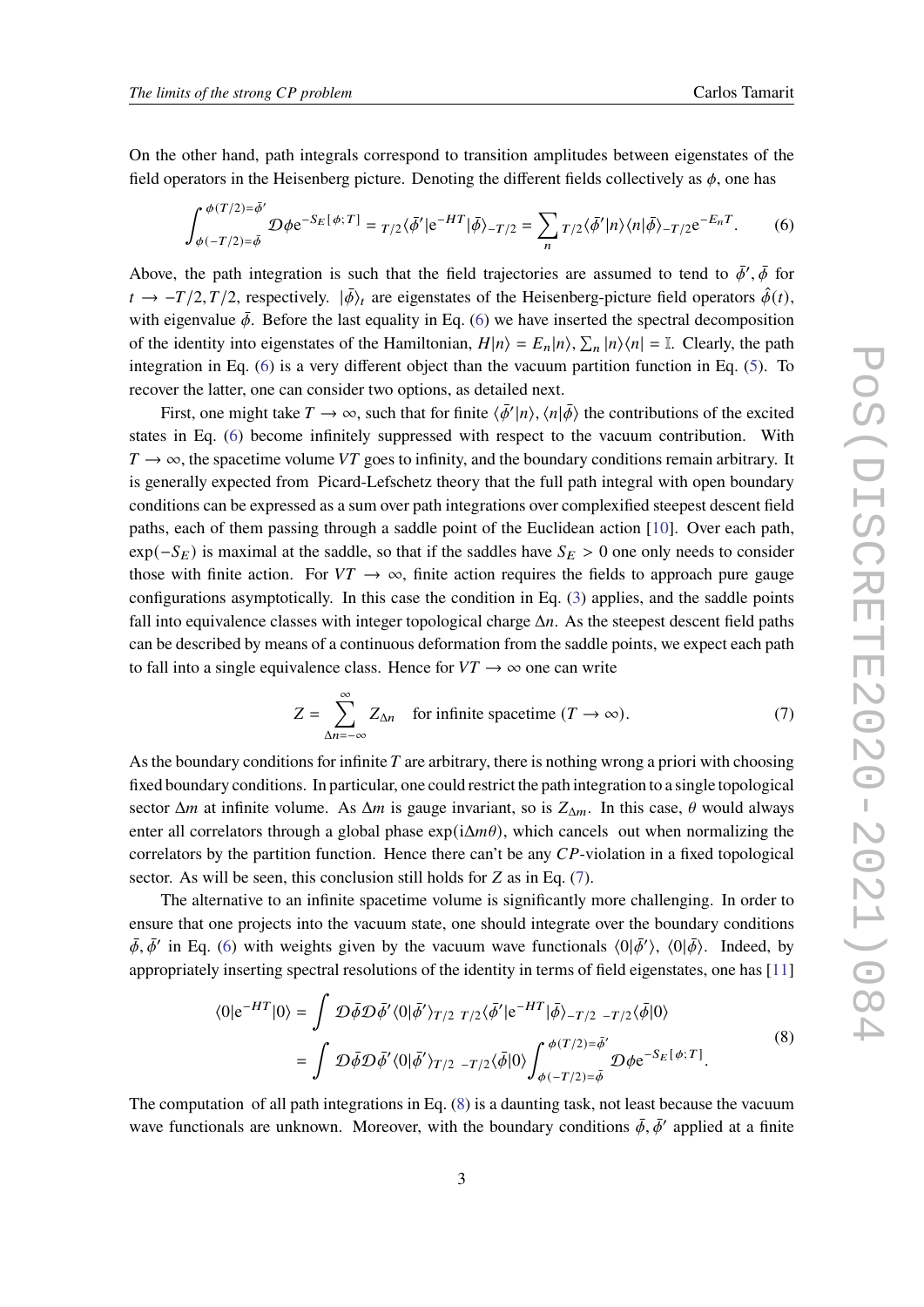surface, there is no reason that  $\bar{\phi}$ ,  $\bar{\phi}'$  correspond to pure gauge configurations, and as such the classification into equivalence classes with integer topological classes does not apply. Still, such an assumption is usually made in the literature. In this spirit, starting without a  $\theta$  term in the action, the said term and the formal sum of Eq. [\(7\)](#page-2-1) could be recovered for finite  $Ω$  by assuming that the vacuum wave-functionals are a linear combination of  $\delta$  functionals with support on static pure gauge configurations (i.e. classical vacua). The latter can be classified with integer Chern-Simons numbers k (so that in an appropriate gauge  $\Delta n = k(T/2) - k(-T/2)$ ) and when demanding gauge invariance the ensuing wave-functional corresponds to the usual  $\theta$  vacuum in the literature,  $|0\rangle = |\theta\rangle = \sum_k \exp(ik\theta)|k\rangle$ . Such a wave functional with no support outside classical vacua has no clear justification, and certainly goes against the usual behaviour in quantum mechanics.

In conclusion, the only practical way to ensure that one is computing the vacuum partition function relies on taking the infinite spacetime volume limit, more explicitly taking  $T \to \infty$ , regardless of whether the spatial dimensions are infinite or compact without boundaries. Only after taking this limit one can assume that the field configurations fall into classes with integer  $\Delta n$ .

#### **3. Correlation functions from the index theorem**

The aim of this section is to show how the functional dependence of the partition functions  $Z_{\Delta n}$ on  $\theta$ , the spacetime volume  $\Omega$  and the complex fermion masses  $\mathfrak{m}_i$ ,  $\mathfrak{m}_i^*$  is constrained. Knowing the dependence of  $Z_{\Delta n}$  on  $\mathfrak{m}_i$ ,  $\mathfrak{m}_i^*$  allows one to obtain spacetime-averaged fermion correlators—which should be sensitive to constant CP-odd phases coming from  $\theta$ ,  $\alpha_i$ —from the partition function with open boundary conditions Z. This is because  $m_i$  and  $m_i^*$  can be seen as sources for integrated two-point functions. As the topological charge  $\Delta n$  is only enforced to be an integer for an infinite  $\Omega$ , we will take the limit  $\Omega \to \infty$  before summing over topological sectors. Within a fixed topological sector  $\Delta n$ , the spacetime averages of the fermionic correlators can be obtained as

<span id="page-3-1"></span>
$$
\frac{1}{\Omega} \int d^4 x \langle \bar{\psi}_i P_R \psi_i \rangle_{\Delta n} = -\frac{1}{\Omega} \frac{\partial}{\partial m_i} Z_{\Delta n},
$$
\n
$$
\frac{1}{\Omega} \int d^4 x \langle \bar{\psi}_i P_L \psi_i \rangle_{\Delta n} = -\frac{1}{\Omega} \frac{\partial}{\partial m_i^*} Z_{\Delta n},
$$
\n(9)

as should be clear from Eq. [\(1\)](#page-1-0) and the fact that the path integrals are weighted by  $\exp(-\int d^4x \mathcal{L})$ . Let's consider now a partition of  $\Omega$  into subvolumes  $\Omega_1$  and  $\Omega_2$ . Following Ref. [\[4\]](#page-5-6), noting that  $\Delta n$ is a surface integral allows to write the partition function as

<span id="page-3-0"></span>
$$
Z_{\Delta n}(\Omega) = \sum_{\Delta n_1 = -\infty}^{\infty} Z_{\Delta n_1}(\Omega_1) Z_{\Delta n - \Delta n_1}(\Omega_2).
$$
 (10)

Next, we aim to express  $Z_{\Delta n}$  as a product of phases times a real function. First, there is the phase  $Z_{\Delta n}(\Omega) \propto e^{i\Delta n \theta}$  that follows from  $Z_{\Delta n}$  being a path integration over  $\exp(-\mathcal{L})$  and from Eqs. [\(1\)](#page-1-0), [\(3\)](#page-1-3). Other complex phases can only come from the  $\alpha_i$  that enter through the fermionic path integration. At one-loop order about each saddle-point, the fermionic path integration leads to a determinant of the massive Dirac operator  $D + m_i P_R + m_i^* P_L$  at the saddle for each flavour. The phase of the determinant is fixed by parity and the Atiyah-Singer index theorem [\[6\]](#page-5-7). Indeed, parity relates eigenvalues of eigenfunctions not annihilated by  $\vec{p}$ , which come in mutually conjugate pairs and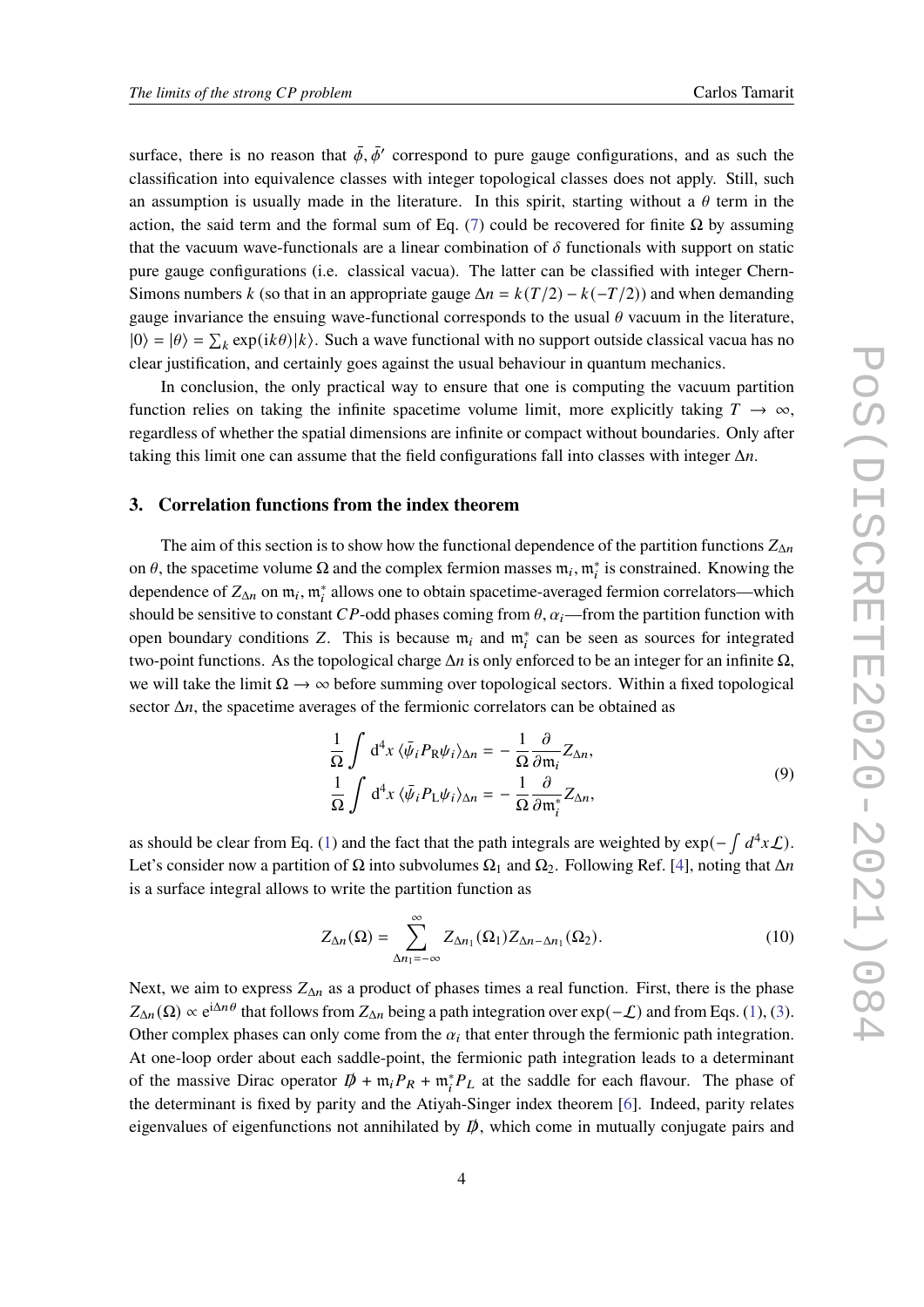hence do not contribute to the phase [\[7\]](#page-5-5). The latter is then fully determined by the zero modes of  $\not{D}$ . Given the structure of the operator  $\not{D} + \mathfrak{m}_i P_R + \mathfrak{m}_i^* P_L$ , right/left-handed zero modes have phases  $e^{\pm i\alpha_i \theta}$ , respectively, and the total phase per fermion flavour *i* is equal to  $\alpha_i$  times the difference in the number of right and left-handed zero modes. But according to the index theorem, this quantity coincides with  $\Delta n$ . Accounting for all flavours, one gets a phase  $e^{i\Delta n\bar{\alpha}}$ . Together with the  $\theta$ -dependent phase and using Eq. [\(1\)](#page-1-0), this gives

$$
Z_{\Delta n}(\Omega) = e^{i\Delta n \bar{\theta}} \tilde{g}_{\Delta n}(\Omega) \quad \text{with} \quad \tilde{g}_{\Delta n}(\Omega) \in \mathbb{R}.
$$
 (11)

Equation [\(10\)](#page-3-0) then yields the relations

$$
\tilde{g}_{\Delta n}(\Omega_1 + \Omega_2) = \sum_{\Delta n_1 = -\infty}^{\infty} \tilde{g}_{\Delta n_1}(\Omega_1) \tilde{g}_{\Delta n - \Delta n_1}(\Omega_2).
$$
 (12)

Setting  $\Omega_2 = 0$  gives  $\tilde{g}_{\Delta n}(0) = \delta_{\Delta n,0}$ . Under parity,  $\Delta n$  changes sign, and since the real  $\tilde{g}_{\Delta n}(0)$  are insensitive to CP-odd phases, one must have  $\tilde{g}_{\Delta n}(\Omega) = \tilde{g}_{\Delta n}(\Omega)$ . This motivates the ansatz

$$
\tilde{g}_{\Delta n}(\Omega) = \Omega^{|\Delta n|} f_{|\Delta n|}(\Omega^2), \quad f_{|\Delta n|}(0) \neq 0.
$$
 (13)

Under the assumption of analyticity in  $\Omega$ , the solution turns out to be unique, giving in the end [\[7\]](#page-5-5)

<span id="page-4-1"></span><span id="page-4-0"></span>
$$
Z_{\Delta n}(\Omega) = I_{\Delta n}(2\beta\Omega) e^{i\bar{\theta}\Delta n}, \qquad (14)
$$

where  $I_{\Delta n}$  are modified Bessel functions and  $\beta$  is a real parameter that can only depend on the moduli of the  $m_i$ :  $\beta = \beta(m_j m_j^*)$ . From Eqs. [\(9\)](#page-3-1), [\(14\)](#page-4-0), normalizing by the full partition function and summing over  $\Delta n$  after taking the limit  $\Omega \to \infty$ , we obtain the following correlators,

$$
\frac{1}{\Omega} \int d^4 x \langle \bar{\psi}_i P_R \psi_i \rangle \equiv \lim_{N \to \infty} \lim_{\Omega \to \infty} \frac{\sum_{|\Delta n| < N} \int d^4 x \langle \bar{\psi}_i P_R \psi_i \rangle_{\Delta n}}{\Omega \sum_{|\Delta m| < N} \sum_{\Delta m}} = -2 \mathfrak{m}_i^* \partial_{\mathfrak{m}_i \mathfrak{m}_i^*} \beta(\mathfrak{m}_k \mathfrak{m}_k^*),
$$
\n
$$
\frac{1}{\Omega} \int d^4 x \langle \bar{\psi}_i P_L \psi_i \rangle \equiv \lim_{N \to \infty} \lim_{\Omega \to \infty} \frac{\sum_{|\Delta n| < N} \int d^4 x \langle \bar{\psi}_i P_L \psi_i \rangle_{\Delta n}}{\Omega \sum_{|\Delta m| < N} \sum_{\Delta m}} = -2 \mathfrak{m}_i \partial_{\mathfrak{m}_i \mathfrak{m}_i^*} \beta(\mathfrak{m}_k \mathfrak{m}_k^*).
$$
\n(15)

To arrive to the previous expressions, we used  $\lim_{x\to\infty} I_{\Delta n}(x)/I_{\Delta n'}(x) = 1$ . The results remain  $\theta$ -independent and the correlators have phases which, being aligned with those of the tree-level masses, can be rotated away with suitable chiral field redefinitions. By taking additional derivatives with respect to the masses  $m_j, m_j^*$ , the results can be extended to correlation functions involving more fermion fields. While the field redefinitions that yield real correlators change  $\theta$ , this has no impact on correlators/physical observables as they are  $\theta$ -independent. Hence, there is no CP violation. This conclusion depends crucially on the order of the limits in Eqs. [\(15\)](#page-4-1). Using the (mathematically incorrect) opposite ordering, one obtains a dependence on both  $\theta$  and the  $\alpha_i$ , so that observables would be predicted to depend on  $\bar{\theta}$ , recovering the traditional picture.

#### **4. Discussion**

Our results for spacetime-averaged fermion correlators in QCD imply that there cannot be any  $CP$ -violation coming from nonperturbative corrections to fermionic interactions. Both the form